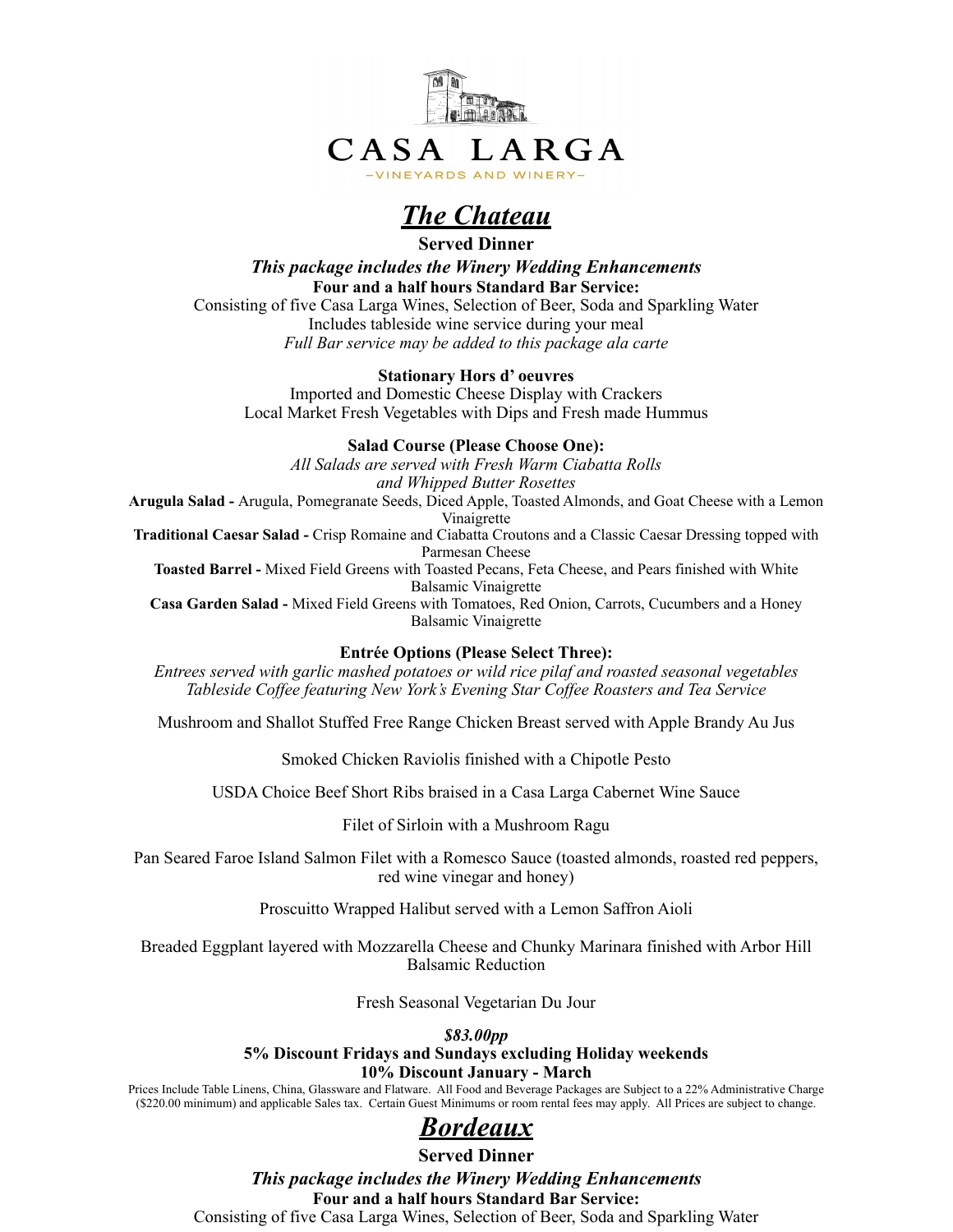

Includes tableside wine service during your meal **Three Hour Full Bar with Call Spirits** 

#### **Stationary Hors d' oeuvres**

Mediterranean Display of Marinated Grilled Vegetables, Artisan Cheese, Olives and Peppers Paired with a trio of dipping sauces

#### **Salad Course (Please Choose One):**

*All Salads are served with Fresh Warm Ciabatta Rolls and Whipped Butter Rosettes*  **Arugula Salad -** Arugula, Pomegranate Seeds, Diced Apple, Toasted Almonds, and Goat Cheese with a Lemon Vinaigrette **Traditional Caesar Salad -** Crisp Romaine and Ciabatta Croutons and a Classic Caesar Dressing topped with Parmesan Cheese **Toasted Barrel -** Mixed Field Greens with Toasted Pecans, Feta Cheese, and Pears finished with White Balsamic Vinaigrette **Casa Garden Salad -** Mixed Field Greens with Tomatoes, Red Onion, Carrots, Cucumbers and a Honey Balsamic Vinaigrette

#### **Entrée Options (Please Select Three):**

*Entrees served with garlic mashed potatoes or wild rice pilaf and roasted seasonal vegetables Tableside Coffee featuring New York's Evening Star Coffee Roasters and Tea Service* 

Lightly Breaded Chicken Breast stuffed with Artichokes, Parmesan and Asiago Cheese served in a Sherry Lemon Butter Sauce

Boursin Stuffed Free Range Chicken Breast with a Chipotle Cream Sauce

Filet Mignon served with a Casa Larga Pinot Noir Reduction

Oven Roasted Center Cut Boneless Pork Chops with an Apple Cider-Bourbon Jus and Spiced Apples

Grilled Swordfish with a Siciliana Sauce (crushed tomato, simmered with olives, garlic and fresh herbs in red wine)

Black Tiger Shrimp on an Asparagus Skewer finished with a Lemon-Garlic Sauce

Vegetable Risotto with Zucchini, Squash, Wild Mushrooms and Roasted Red Peppers

Gourmet Raviolis Stuffed with Portabella Mushrooms in a Truffle Cream Sauce

*95.00pp* 

#### **5%Discount Fridays and Sundays excluding holiday weekends 10% Discount January - March**

Prices Include Table Linens, China, Glassware and Flatware. All Food and Beverage Packages are Subject to a 22% Administrative Charge (\$220.00 minimum) and applicable Sales tax. Certain Guest Minimums or room rental fees may apply. All Prices are subject to change.

# *Meritage*

#### **Served Dinner**

*This package includes the Winery Wedding Enhancements* **Four and a half hours Standard Bar Service:** 

Consisting of five Casa Larga Wines, Selection of Beer, Soda and Sparkling Water Includes tableside wine service during your meal **Three Hours Full Bar with Premium Spirits** 

> **Stationary Hors d' oeuvres**  An Elegant display of sliced Cured Meats, Olives, Pepperoncini, Mushrooms, Artichoke hearts,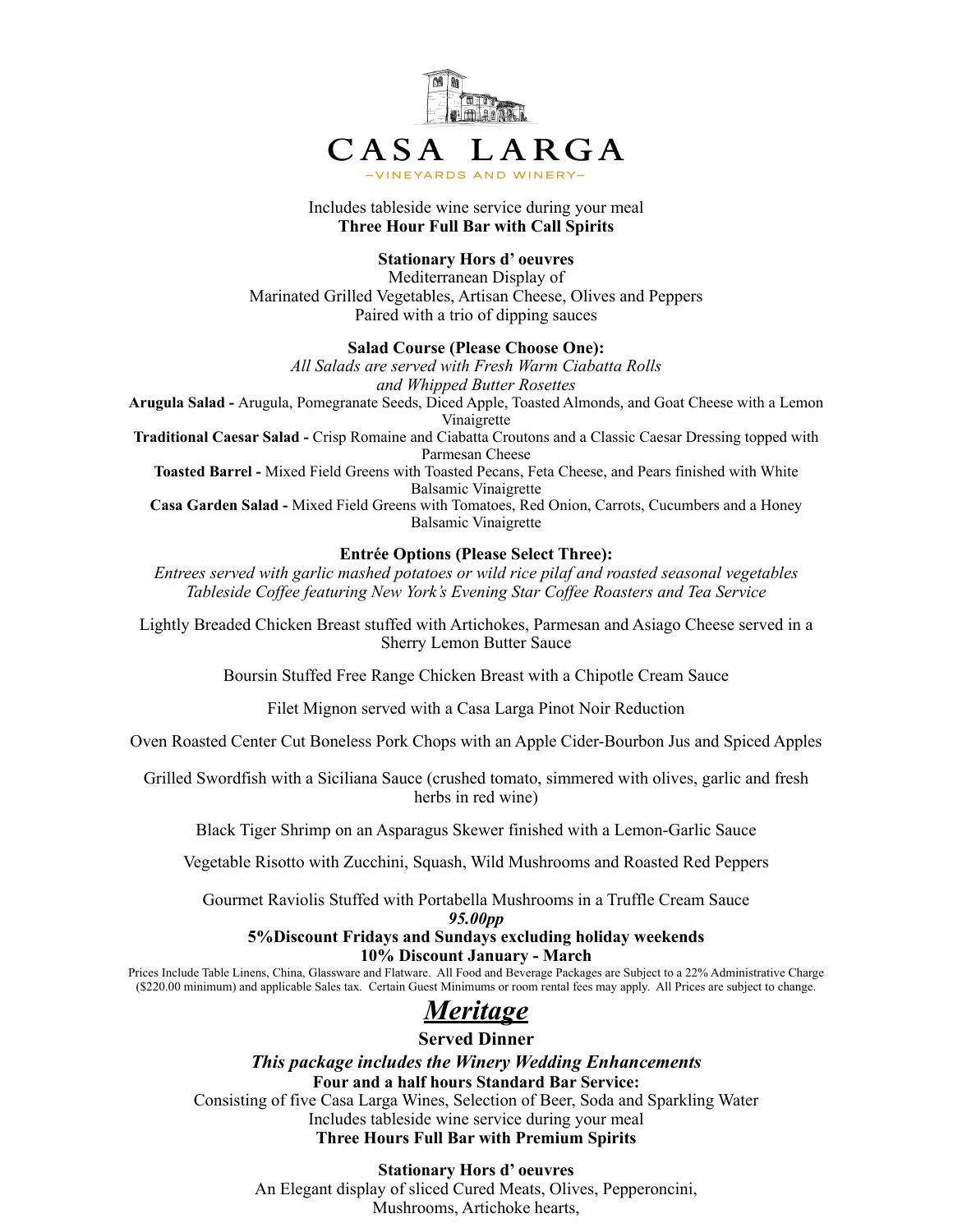

Artesian cheeses, and Marinated vegetables **Salad Course (Please Choose One):**  *All Salads are served with Fresh Warm Ciabatta Rolls* 

*and Whipped Butter Rosettes* 

**Arugula Salad -** Arugula, Pomegranate Seeds, Diced Apple, Toasted Almonds, and Goat Cheese with a Lemon Vinaigrette

**Traditional Caesar Salad -** Crisp Romaine and Ciabatta Croutons and a Classic Caesar Dressing topped with Parmesan Cheese

**Toasted Barrel -** Mixed Field Greens with Toasted Pecans, Feta Cheese, and Pears finished with White Balsamic Vinaigrette

**Casa Garden Salad -** Mixed Field Greens with Tomatoes, Red Onion, Carrots, Cucumbers and a Honey Balsamic Vinaigrette

**Entrée Options (Please Select Three):** 

*Entrees served with garlic mashed potatoes or wild rice pilaf and roasted seasonal vegetables Tableside Coffee featuring New York's Evening Star Coffee Roasters and Tea Service* 

Pan Seared Chicken Breast finished with Sun dried Tomatoes, Bacon and Mushrooms in a rich Casa Larga Tramonto Sauce

Pesto Brined Free Range Chicken Breast finished with a Blueberry Balsamic Reduction

Center Cut Filet Mignon topped with Herbed Truffle Butter

New York Strip Steak in a Casa Larga Red Wine Sauce

Bone-In Center Cut Pork Chop with sautéed Apples and a Whiskey-Cider Au Jus

Pan Seared Seabass finished with a Mango Jalapeno Chutney

Lightly Blackened Crab Cakes with a Cajun Remoulade

Portobello Mushroom Cap filled with sautéed Chickpeas, Feta Cheese and seasonal sautéed Vegetables finished with Roasted Red Pepper Puree

Marinated and Grilled Vegetable Napoleon with Creamy Polenta and Smooth Tomato Sauce (V)

*\$99.00pp* 

**5%Discount Fridays and Sundays excluding holiday weekends 10% Discount January - March** 

Prices Include Table Linens, China, Glassware and Flatware. All Food and Beverage Packages are Subject to a 22% Administrative Charge (\$220.00 minimum) and applicable Sales tax. Certain Guest Minimums or room rental fees may apply. All Prices are subject to change.

### *Additional Options*

*Pasta:*  Penne Pasta with Marinara *\$2.50pp* 

Orecchiette Pasta with Fresh Tomato Pesto, Sautéed Mushrooms and Parmesan Cheese

or Gourmet Raviolis with Marinara *\$4.00pp* 

#### *Soup Du Jour*

*Served with Oyster Crackers*  Tomato Bisque with Fresh Basil Hearty Fresh Vegetable Minestrone Southwestern Chicken and Corn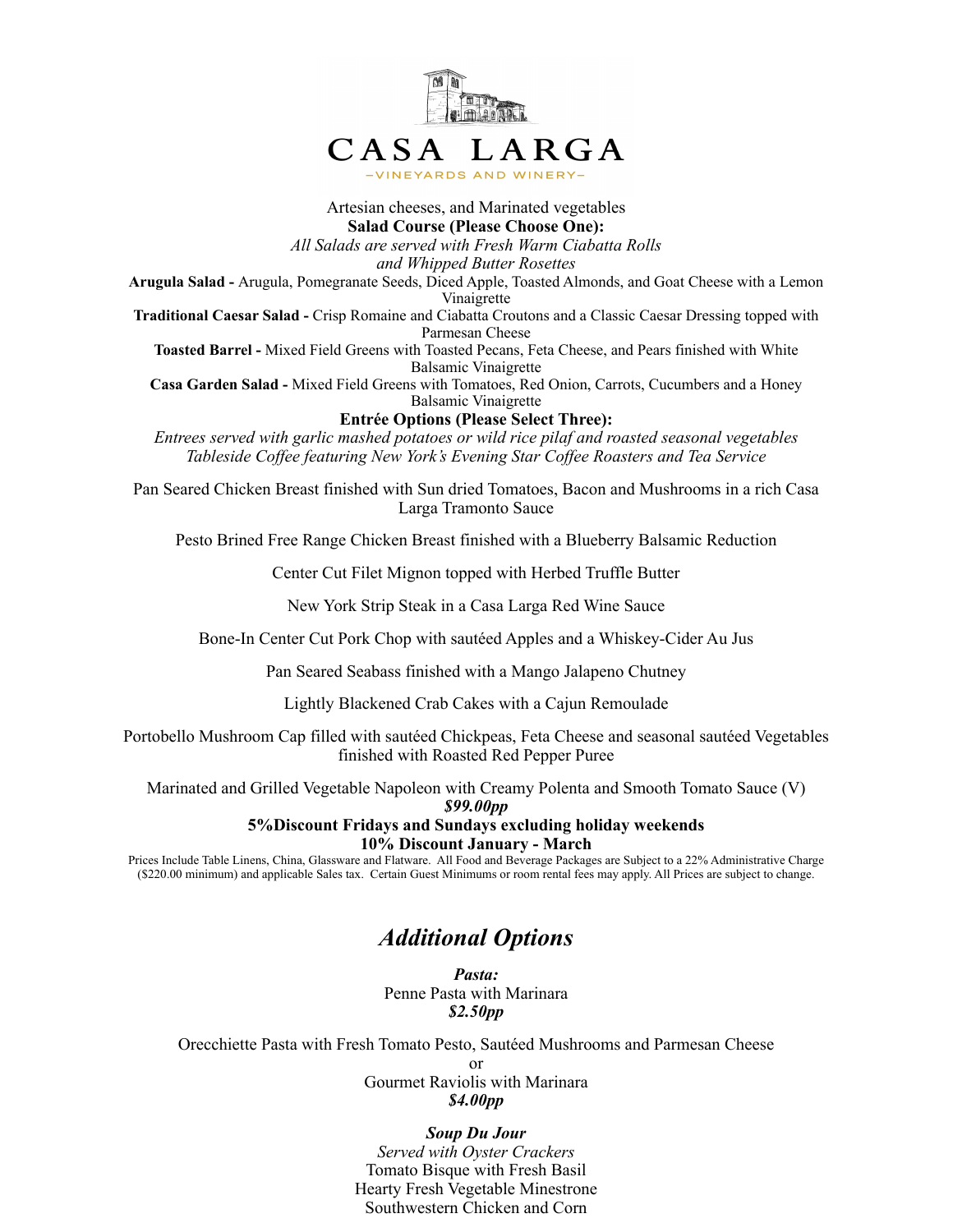

#### *\$3.00pp*

#### Lobster Bisque *\$5.00pp*

#### *Intermezzo \$2.00pp*

*Additional Bar Service Maximum hours on the full bar four hours*  Nobel Bar \* Call Brands – Each additional hour \$4.00pp Reserve Bar \* Premium Brands - Each additional hour \$5.00pp

*Seasonal Craft Beers on tap* 

*Featuring Local Breweries \$2.50pp*

Prices Include Table Linens, China, Glassware and Flatware. All Food and Beverage Packages are Subject to a 22% Administrative Charge (\$220.00 minimum) and applicable Sales tax. Certain Guest Minimums or room rental fees may apply. All Prices are subject to change

# *Create Your Own Buffet:*

#### *This package includes the Winery Wedding Enhancements* **Four and a half hours Standard Bar Service:**

Consisting of five Casa Larga Wines, Selection of Beer, Soda and Sparkling Water Includes tableside wine service during your meal *Full Bar service may be added to this package ala carte* 

**Stationary Hors d' oeuvres**  Imported and Domestic Cheese Display with Crackers Local Market Fresh Vegetables with Dips and Fresh made Hummus

#### **Salad Course (Please Choose One):**

*All Salads are served with Fresh Warm Ciabatta Rolls and Whipped Butter Rosettes*  **Arugula Salad -** Arugula, Pomegranate Seeds, Diced Apple, Toasted Almonds, and Goat Cheese with a Lemon Vinaigrette **Traditional Caesar Salad -** Crisp Romaine and Ciabatta Croutons and a Classic Caesar Dressing topped with Parmesan Cheese **Toasted Barrel -** Mixed Field Greens with Toasted Pecans, Feta Cheese, and Pears finished with White Balsamic Vinaigrette **Casa Garden Salad -** Mixed Field Greens with Tomatoes, Red Onion, Carrots, Cucumbers and a Honey Balsamic Vinaigrette

#### **Classic Cold Salads (Please Select Two):**

Fresh Seasonal Fruit

Greek Salad: Olives, Peppers, Tomato, Cucumber, Feta Cheese with Casa Larga Red Wine Vinaigrette